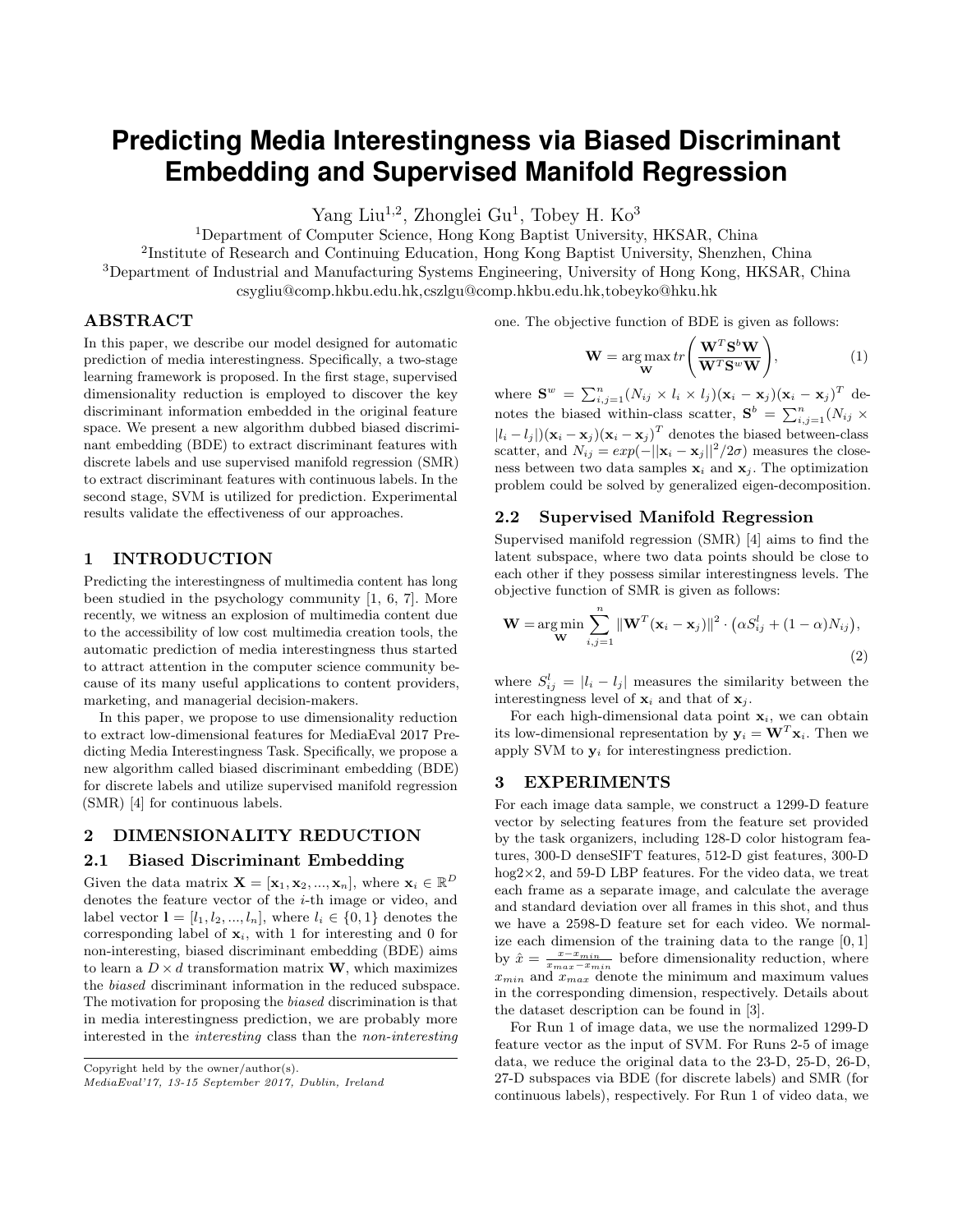MediaEval'17, 13-15 September 2017, Dublin, Ireland Y. Liu, Z. Gu, T. H. Ko

<span id="page-1-1"></span>

Figure 1: Contribution of each individual feature in image/video discrete/continuous prediction tasks.

<span id="page-1-0"></span>Table 1: MAP@10 and MAP of the proposed model.

|       | Images |        | $V$ ideos |        |
|-------|--------|--------|-----------|--------|
|       | MAP@10 | MAP    | MAP@10    | MAP    |
| Run 1 | 0.1184 | 0.2812 | 0.0556    | 0.1813 |
| Run 2 | 0.132  | 0.2916 | 0.0468    | 0.1761 |
| Run 3 | 0.1332 | 0.2898 | 0.0468    | 0.1761 |
| Run 4 | 0.1315 | 0.2884 | 0.0463    | 0.1742 |
| Run 5 | 0.1369 | 0.291  | 0.0445    | 0.1746 |

use the normalized 2598-D feature vector as the input of SVM. For Runs 2-5 of video data, we reduce the original data to the 23-D, 25-D, 26-D, 27-D subspaces via BDE (for discrete labels) and SMR (for continuous labels), respectively. To predict the binary interestingness labels, we use  $\nu$ -SVC [\[5\]](#page-2-5) with an RBF kernel. We set  $\nu = 0.1$  and  $gamma = 100$  (for image data)/64 (for video data). To predict the continuous interestingness level, we use  $\epsilon$ -SVR [\[2\]](#page-2-6) with an RBF kernel. We set  $cost = 1$  $cost = 1$ ,  $\epsilon = 0.01$ , and  $\gamma = 1/D$ . Table 1 reports the evaluation results of the proposed model provided by the task organizers. For image data, the reduced features perform better than the original ones, which indicates that the subspaces learned by BDE and SMR capture important information in terms of media interestingness. For video data, the performance of reduced features is slightly worse than that of the original ones. The reason might be that video data are more complex than image data so that such a low-dimensional representation cannot fully capture the key discriminant information embedded in the original space.

We further analyze the contribution of each dimension in the original feature space. The contribution of the  $i$ -th dimension is defined as  $Contribution_i = \sum_j \lambda_j |w_{ij}|$ , where  $\lambda_j$  denotes the j-th eigenvalue,  $w_{ij}$  denotes the  $(i, j)$ -th element of  $W$ , and  $|\cdot|$  denotes the absolute value operator. From Figures  $1(a)$  and  $1(c)$ , we can observe that color histogram and LBP features contribute more than the others while the GIST features contribute the least in the discrete prediction task. In continuous prediction (Figures [1\(](#page-1-1)b) and [1\(](#page-1-1)d)), the color histogram and GIST features contribute the most among the five feature sets.

## 4 DISCUSSION AND OUTLOOK

This paper introduces our model designed for media interestingness prediction. For the future work, we aim to improve the performance of video interestingness prediction by incorporating the video temporal information. Moreover, as the ground truth (labels) of interestingness are provided by human beings, they generally vary with each individual and are somewhat subjective. We are therefore particularly interested in refining the human labeled ground truth (especially for continuous case) via machine learning technologies.

#### ACKNOWLEDGMENTS

This work was supported in part by the National Natural Science Foundation of China under Grant 61503317, and in part by the Faculty Research Grant of Hong Kong Baptist University (HKBU) under Project FRG2/16-17/032.